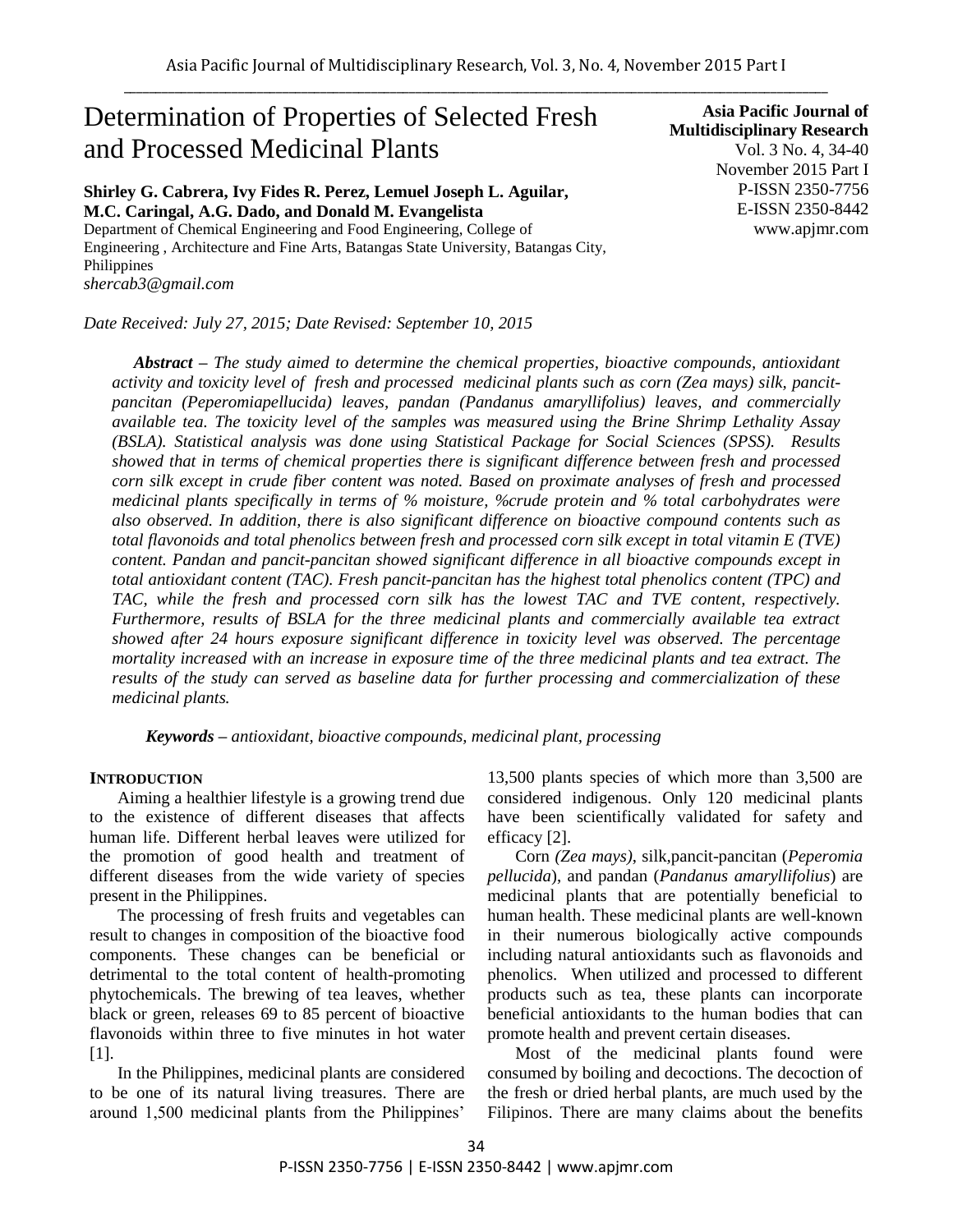from medicinal plants such as Corn *(Zea mays)* silk*,* pansit-pansitan (*Peperomiapellucida*), and pandan (*Pandanus amaryllifolius*) but not scientifically studied, specially the quantification of these components.

#### **OBJECTIVES OF THE STUDY**

The study aimed to determine the chemical properties, bioactive compounds, antioxidant activity and toxicity level of the above mentioned fresh and processed medicinal plants and the commercially available tea.

#### **MATERIALS AND METHODS**

The proximate analysis conducted were moisture content, ash content, crude fat content, crude fiber content, crude protein content and total carbohydrate content were based on [3]. The bioactive compounds that were determined using the prescribed method were total antioxidant content (TAC), total flavonoids content (TFC), total phenolics content (TPC), (4) and total tocopherols (Vitamin E) content. Antioxidant content were measured using Ultraviolet- visible spectrophotometer for Free Radical Scavenging Activity using 1,1-diphenyl-2-picrylhydrazyl (DPPH) method (5) for TAC . The toxicity levels of the samples were measured using the Brine Shrimp Lethality Assay. However, identification of specific toxin was not included in the study.

The medicinal plants used, corn silk*,*pancitpancitan, and pandan (*Pandanus amaryllifolius*), were collected at Rosario, Batangas, Mataas na Kahoy, Lipa City and Bolboc, Batangas City, respectively. These plants are selected because aside from being abundant and accessible, they are also known to have therapeutic effects.

The samples were processed as tea and compared to the commercially available tea in terms of chemical properties, bioactive compounds, antioxidant activity and toxicity level.

Three (3) trials were considered prior to the analyses of fresh and processed medicinal plants such as corn silk*,*pancit-pancitan, and pandan and commercially available tea.

The proximate analysis results of the fresh medicinal plants were compared to that of the processed ones. The antioxidant activities of the processed medicinal plants were compared to that of the commercially available one.

# **Extracts for Toxicity Level Determination**

The assay was made according to authors [6-8] with slight modifications. The processed medicinal plants were grinded to a coarse powder. Two grams of powdered plant materials such as processed form of corn silk *,*pancit-pancitan, and pandan and commercially available tea were individually extracted with 240 ml of hot water for two (2) minutes and then filtered. Filtrates were subjected for lethality assay.

#### **Statistical Treatment**

Data were presented as means ± standard deviation. Statistical analysis was done using Statistical Package for Social Sciences (SPSS) version 14.0. Each experiment was repeated three times. Ttest was used in treatment of analysis and was considered at the 0.05 level of significance.

# **RESULTS AND DISCUSSION**

Proximate analysis was determined for each medicinal plant (fresh and processed into tea) and the commercially available tea. The study focused on the determination of bioactive compounds, antioxidant activity and toxicity level of corn silk*,* pancit-pancitan, pandan and commercially available tea.

| <b>Table 1. Proximate Analysis of Fresh and Processed Medicinal Plants</b> |
|----------------------------------------------------------------------------|
|----------------------------------------------------------------------------|

| <b>Parameter</b> | <b>Sample</b>   |                |                  |                  |                |                |  |
|------------------|-----------------|----------------|------------------|------------------|----------------|----------------|--|
|                  | Fresh           |                |                  | <b>Processed</b> |                |                |  |
| (%)              | Pancit-pancitan | Pandan         | Corn silk        | Pansit-pansitan  | Pandan         | Corn silk      |  |
| Moisture         | $94.53 + 0.10$  | $77.49 + 0.33$ | $44.47 + 0.41$   | $40.22 + 0.14$   | $4.52+0.03$    | $10.19 + 0.17$ |  |
| Ash              | $1.08 + 0.02$   | $2.70+0.07$    | $9.87 + 0.01$    | $12.49 + 0.06$   | $10.48 + 0.11$ | $5.93 + 0.17$  |  |
| Crude Fat        | $0.95 + 0.82$   | $1.96 + 0.86$  | $0.00 + 0.00$    | $2.84 + 0.13$    | $0.03 + 0.16$  | $0.64 + 0.20$  |  |
| Crude Fiber      | $0.92 + 0.10$   | $8.27 + 0.42$  | $6.77+0.01$      | $13.88 + 0.38$   | $26.68 + 1.12$ | $13.47 + 0.13$ |  |
| Crude Protein    | $1.37+0.13$     | $3.7 + 0.11$   | $15.31 \pm 1.42$ | $13.61 + 0.27$   | $15.91 + 0.35$ | $13.70 + 0.36$ |  |
| Carbohydrates    | $2.17+0.48$     | $4.14 + 1.12$  | $0.35 + 1.58$    | $0.85 + 0.47$    | $0.47 + 0.23$  | $69.54 + 0.27$ |  |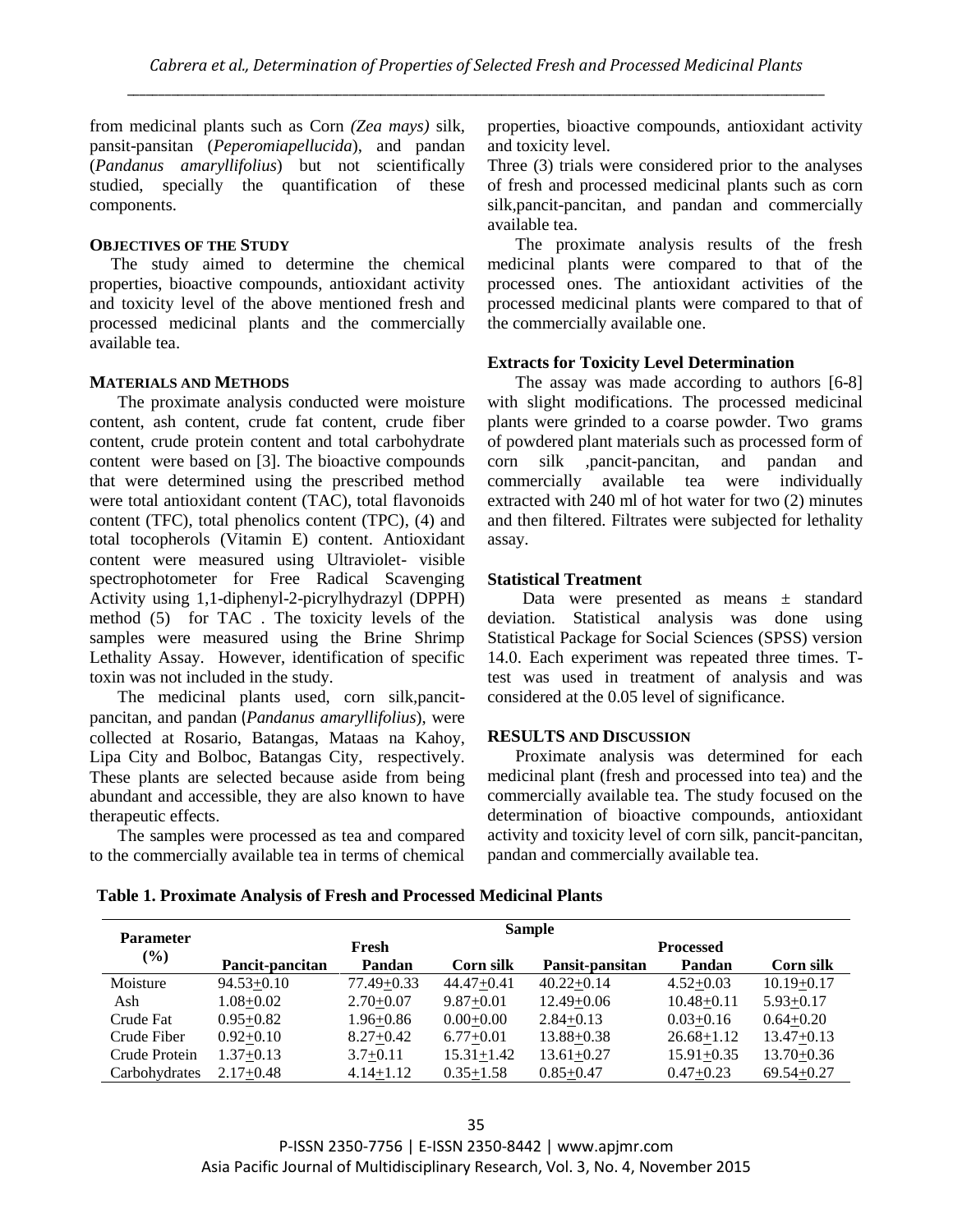Table 1 shows that fresh pancit-pancitan had the highest moisture content of  $94.53 \pm 0.10$  percent but had the lowest crude fiber and crude protein content with  $0.92 \pm 0.10$  percent and  $1.37 \pm 0.13$ , respectively among the medicinal samples. However, processed pancit-pancitan obtained the highest ash content and crude fat content,  $12.49 \pm 0.06$  percent and  $2.84 \pm 0.13$ percent, respectively. While processed pandan had the lowest moisture with 4.52±0.03 percent but had the highest crude fiber and crude protein with  $26.68 \pm$ 1.12 percent and 15.91±0.35 percent, respectively. On the other hand, fresh pandan had the lowest ash content with  $2.70 \pm 0.07$  percent. Fresh corn silk had no crude fat and had the lowest carbohydrates content with  $0.35\pm1.58$  percent; however processed corn silk showed the highest value of carbohydrates with 69.54  $\pm$  0.27% percent.

As shown in Table 2, the processed pancitpancitan had the highest total flavonoids content (TFC) of 76.37 mg  $\text{QUEg}^{-1}$ , while its fresh form had the TFC of  $44.42 \text{ mg }$  QUEg<sup>-1</sup>. Findings showed that fresh pancit-pancitan had the highest total phenol content (TPC) of  $1862.25$  mg  $GAEg^{-1}$  while total anthocyanin content (TAC) of 71.67 mg  $g^{-1}$  and percent antioxidant of 73.70, while fresh pandan had the lowest TPC of  $35.21 \text{mgGAEg}^{-1}$  and processed corn silk had the lowest TAC of  $-117.51$  mg g<sup>-1</sup> among the medicinal plants. This result is similar to the results of the study conducted by (9) where it was found that TPC of pancit-pancitan was highly associated with antioxidant properties. Fresh pandan

had the highest total Vitamin E (TVE) content of 700.66 mg  $g^{-1}$ , while fresh cornsilk had the lowest value of TVE content of 1.38 mg  $g^{-1}$ . The result of this study is comparable to the study made by (10), they noted that high total tocopherol (Vitamin E) content was major component of *Pandanus amaryllifolius*. Antioxidant activity in terms of DPPH radical scavenging activity of fresh corn silk had the highest value with 88.63 percent while processed pandan had the lowest with 3.72 percent. The obtained result is comparable to the result of study conducted by (11)where antioxidant properties of ethanol-water extract from corn silk were estimated by different methods and the percentage of DPPH radical scavenged by corn silk extract was 92.6 at a concentration of 1.6 mg  $ml^{-1}$ .

There was no significant difference in crude fiber in fresh and processed corn silk; likewise there was also no significant difference in crude fat in fresh and processed pancit-pancitan and pandan. Fresh and processed corn silk reflects no significant difference in total Vitamin E content while, fresh and processed pancit-pancitan and pandan implied no significant difference in TAC. Crude protein in fresh and processed corn silk did not differ significantly, while all proximate analyses results in pancit-pancitan and pandan differed significantly. Moreover, fresh and processed corn silk and pancit-pancitan and pandan did not differ significantly in terms of TVE and TAC, respectively (Tables 3 and 4).

|                                                   | Sample              |                |                |                     |                  |                 |
|---------------------------------------------------|---------------------|----------------|----------------|---------------------|------------------|-----------------|
|                                                   | Fresh               |                |                | Processed           |                  |                 |
| Parameter                                         | Pancit-<br>pancitan | Pandan         | Corn silk      | Pansit-<br>pansitan | Pandan           | Corn silk       |
| FLAVONOIDS (mg<br>$QUEg^{-1}$ )                   | $44.42 + 0.63$      | $58.84 + 1.60$ | $72.74 + 1.18$ | $76.37 + 3.83$      | $52.69 + 3.18$   | $61.03 + 0.65$  |
| <b>PHENOLICS</b><br>$(mg \text{ GAEg}^{-1})$      | $1862.25 + 76.9$    | $35.21 + 2.48$ | $68.61 + 3.56$ | $66.94 + 3.84$      | $218.62 + 19.92$ | $232.38 + 6.17$ |
| ANTHOCYANIN (mg<br>$g^{-1}$ )                     | $71.67 + 9.70$      | $1.05 + 3.47$  | $0.02 + 2.08$  | $39.08 + 0.07$      | $6.41 + 36.01$   | $-107.01$       |
| <b>VITAMINE</b><br>$(mg g^{-1})$<br>% ANTIOXIDANT | $558.71 + 199.4$    | 700.66+92.20   | $1.38 + 0.11$  | $501.23 + 14.84$    | $664.80 + 40.65$ | $4.97 + 0.40$   |
| <b>ACTIVITY</b>                                   | $73.70 + 2.31$      | 51.58+2.89     | $88.63 + 1.65$ | $39.09 + 0.97$      | $3.72 + 7.53$    | $70.29 + 1.84$  |

Table 2. Bioactive Compounds and Antioxidant Activity of Fresh and Processed Medicinal Plants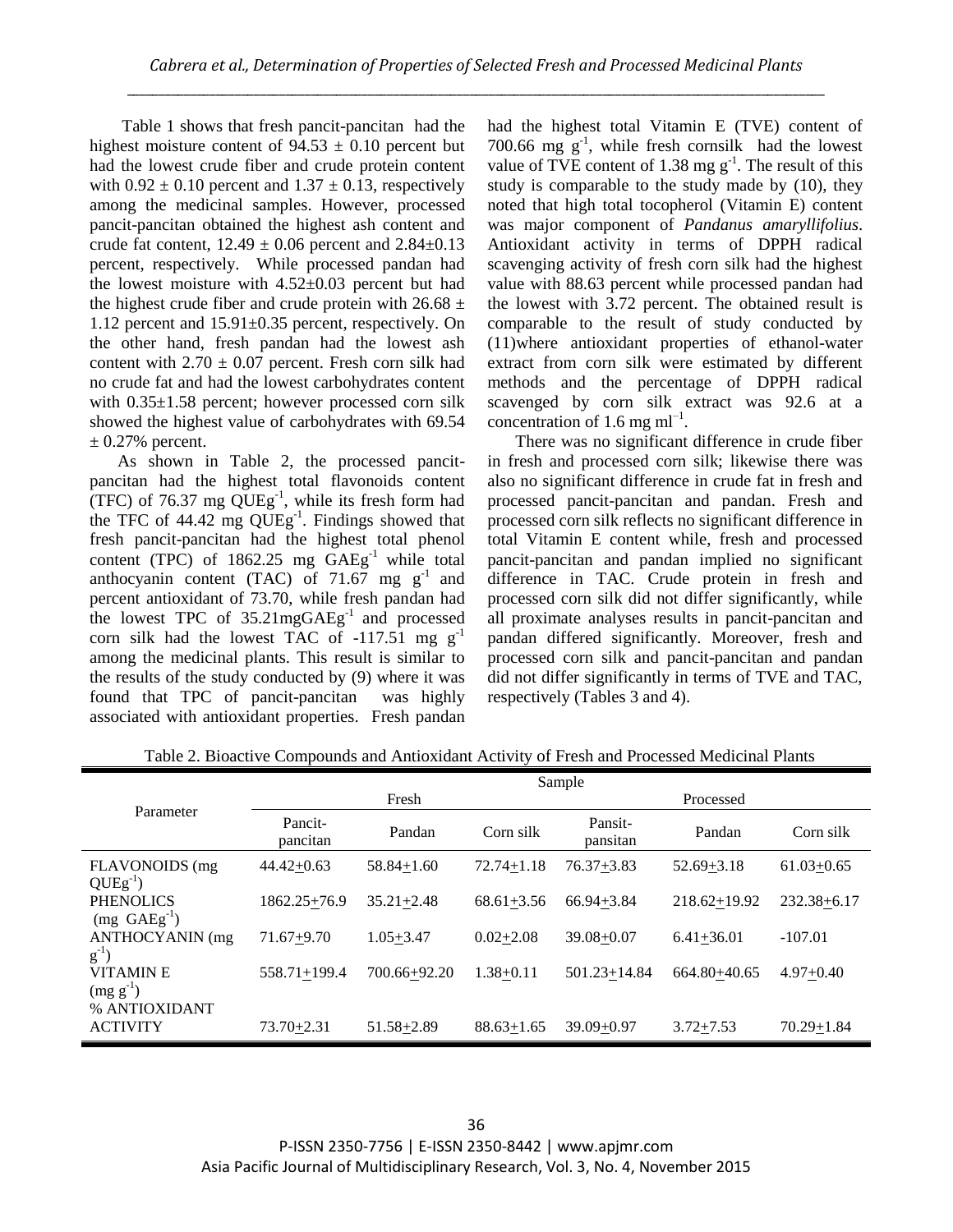|                 | p-values | <b>Computed t-value</b> | <b>Decision</b> | <b>Interpretation</b> |
|-----------------|----------|-------------------------|-----------------|-----------------------|
| Corn silk       |          |                         |                 |                       |
| %Moisture       | 0.00     | 133.783                 | Reject Ho       | Significant           |
| %Ash            | 0.00     | 39.89                   | Reject Ho       | Significant           |
| % Crude fat     | 0.01     | $-5.628$                | Reject Ho       | Significant           |
| % Crude protein | 0.00     | $-70.429$               | Reject Ho       | Significant           |
| %Crude fiber    | 0.13     | 1.892                   | Accept Ho       | Not Significant       |
| %Carbohydrate   | 0.00     | $-42.3$                 | Reject Ho       | Significant           |
| Pancit-pancitan |          |                         |                 |                       |
| %Moisture       | 0.00     | 543.1                   | Reject Ho       | Significant           |
| %Ash            | 0.00     | $-313.603$              | Reject Ho       | Significant           |
| % Crude fat     | 0.17     | $-3.92$                 | Accept Ho       | Not Significant       |
| % Crude protein | 0.00     | $-57.805$               | Reject Ho       | Significant           |
| %Crude fiber    | 0.00     | $-70.603$               | Reject Ho       | Significant           |
| %Carbohydrate   | 0.00     | $-73.703$               | Reject Ho       | Significant           |
| Pandan          |          |                         |                 |                       |
| %Moisture       | 0.00     | 376.241                 | Reject Ho       | Significant           |
| %Ash            | 0.00     | $-106.663$              | Reject Ho       | Significant           |
| %Crude fat      | 0.00     | $-0.126$                | Accept Ho       | Not Significant       |
| % Crude protein | 0.91     | $-27.609$               | Reject Ho       | Significant           |
| %Crude fiber    | 0.00     | $-58.09$                | Reject Ho       | Significant           |
| %Carbohydrate   | 0.00     | $-80.324$               | Reject Ho       | Significant           |

Table 3. Comparison of Proximate Analyses between Fresh and Processed Medicinal Plants

 $\alpha$  =0.05 level of significance

Table 4. Comparison of Bioactive Compounds and Antioxidant Activity between Fresh and Processed Medicinal Plants

|                             | p-values | <b>Computed t-value</b> | <b>Decision</b> | Interpretation  |
|-----------------------------|----------|-------------------------|-----------------|-----------------|
| Corn silk                   |          |                         |                 |                 |
| Flavonoids                  | 0.00     | 45.06                   | Reject Ho       | Significant     |
| <b>Phenolics</b>            | 0.00     | $-24.097$               | Reject Ho       | Significant     |
| Anthocyanin                 | 0.00     | 19.10                   | Reject Ho       | Significant     |
| Vitamin E                   | 0.67     | 0.50                    | Accept Ho       | Not Significant |
| <b>Antioxidant Activity</b> | 0.00     | 12.87                   | Reject Ho       | Significant     |
| Pancit-pancitan             |          |                         |                 |                 |
| Flavonoids                  | 0.03     | $-3.49$                 | Reject Ho       | Significant     |
| Phenolics                   | 0.00     | $-35.83$                | Reject Ho       | Significant     |
| Anthocyanin                 | 0.19     | 1.56                    | Accept Ho       | Not Significant |
| Vitamin E                   | 0.01     | $-8.22$                 | Reject Ho       | Significant     |
| <b>Antioxidant Activity</b> | 0.04     | 3.06                    | Reject Ho       | Significant     |
| Pandan                      |          |                         |                 |                 |
| <b>Flavonoids</b>           | 0.00     | 2.995                   | Reject Ho       | Significant     |
| <b>Phenolics</b>            | 0.00     | $-39.820$               | Reject Ho       | Significant     |
| Anthocyanin                 | 0.91     | $-0.870$                | Accept Ho       | Not Significant |
| Vitamin E                   | 0.00     | 0.410                   | Reject Ho       | Significant     |
| <b>Antioxidant Activity</b> | 0.002    | 10.280                  | Reject Ho       | Significant     |

 $\alpha$  =0.05 level of significance

P-ISSN 2350-7756 | E-ISSN 2350-8442 | www.apjmr.com Asia Pacific Journal of Multidisciplinary Research, Vol. 3, No. 4, November 2015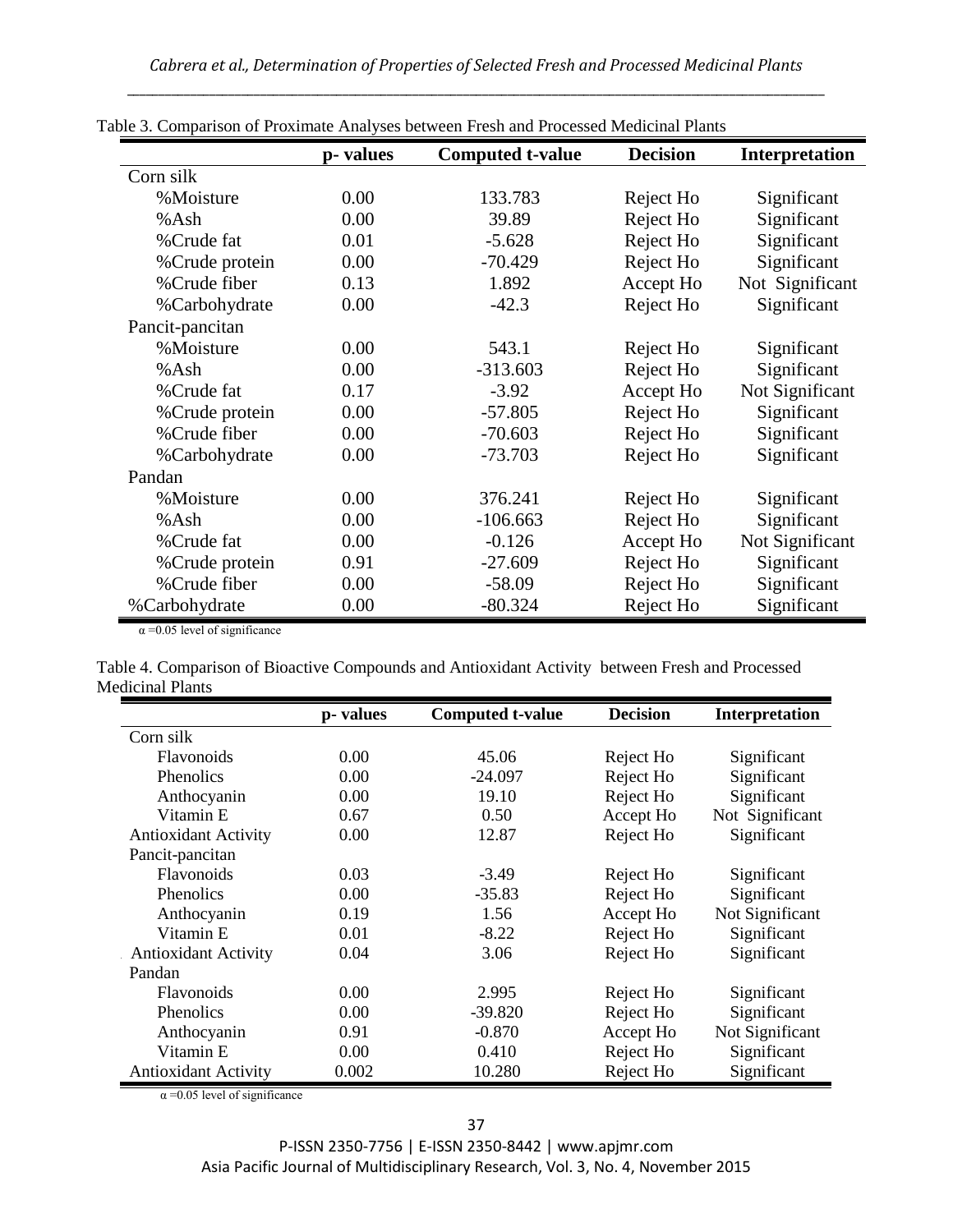It is shown in Table 5 that the p-value obtained for crude protein in corn silk was 0.059, which is higher than the p-value obtained at 0.05 level of significance. On the other hand, pandan and pancitpancitan obtained values which were less than the value at 0.05 level of significance in all the proximate analyses. Thus, the null hypothesis is accepted with regard to the crude protein content of processed corn silk and commercially available tea while, the null hypothesis was rejected in all proximate analyses of processed and pancit-pancitan against commercially available tea. This means that there is no significant difference on crude protein content between processed corn silk and commercially available tea but there is a significant difference in the proximate analyses of processed

pandan and pancit-pancitan against commercially available tea.

The statistical analyses of the Bioactive compound between the processed medicinal plants and the commercially available tea as presented in Table 6 revealed that there is no significant difference on TVE content between processed corn silk and commercially available tea. There is also no significant difference on TAC between pancitpancitan and pandan and commercially available tea. Results infer that the medicinal plants used in this study have comparable vitamin E and antioxidant content to that of commercially available tea, however significant differences may be noted in other bioactive compounds and antioxidant activity between medicinal plants and commercially available tea

|                 | p-values | Computed t-<br>value | <b>Decision</b> | Interpretation  |
|-----------------|----------|----------------------|-----------------|-----------------|
| Corn silk       |          |                      |                 |                 |
| %Moisture       | 0.00     | 12.86                | Reject Ho       | Significant     |
| %Ash            | 0.003    | 6.234                | Reject Ho       | Significant     |
| % Crude fat     | 0.020    | $-4.52$              | Reject Ho       | Significant     |
| % Crude protein | 0.059    | 3.94                 | Accept Ho       | Not Significant |
| %Crude fiber    | 0.13     | $-20.81$             | Reject Ho       | Significant     |
| %Carbohydrate   | 0.00     | 8.36                 | Reject Ho       | Significant     |
| Pancit-pancitan |          |                      |                 |                 |
| %Moisture       | 0.00     | 249.35               | Reject Ho       | Significant     |
| %Ash            | 0.00     | 89.00                | Reject Ho       | Significant     |
| % Crude fat     | 0.00     | 11.23                | Reject Ho       | Significant     |
| % Crude protein | 0.002    | 4.88                 | Reject Ho       | Significant     |
| %Crude fiber    | 0.00     | $-23.20$             | Reject Ho       | Significant     |
| %Carbohydrate   | 0.00     | $-59.12$             | Reject Ho       | Significant     |
| Pandan          |          |                      |                 |                 |
| %Moisture       | 0.00     | $-38.653$            | Reject Ho       | Significant     |
| %Ash            | 0.00     | 54.523               | Reject Ho       | Significant     |
| % Crude fat     | 0.023    | 4.323                | Reject Ho       | Significant     |
| % Crude protein | 0.003    | $-16.874$            | Reject Ho       | Significant     |
| %Crude fiber    | 0.00     | $-14.111$            | Reject Ho       | Significant     |
| %Carbohydrate   | 0.02     | 3.79                 | Reject Ho       | Significant     |

Table 5. Comparison of Proximate Analyses in Processed Medicinal Plants and Commercially Available Tea

 $\alpha$  =0.05 level of significance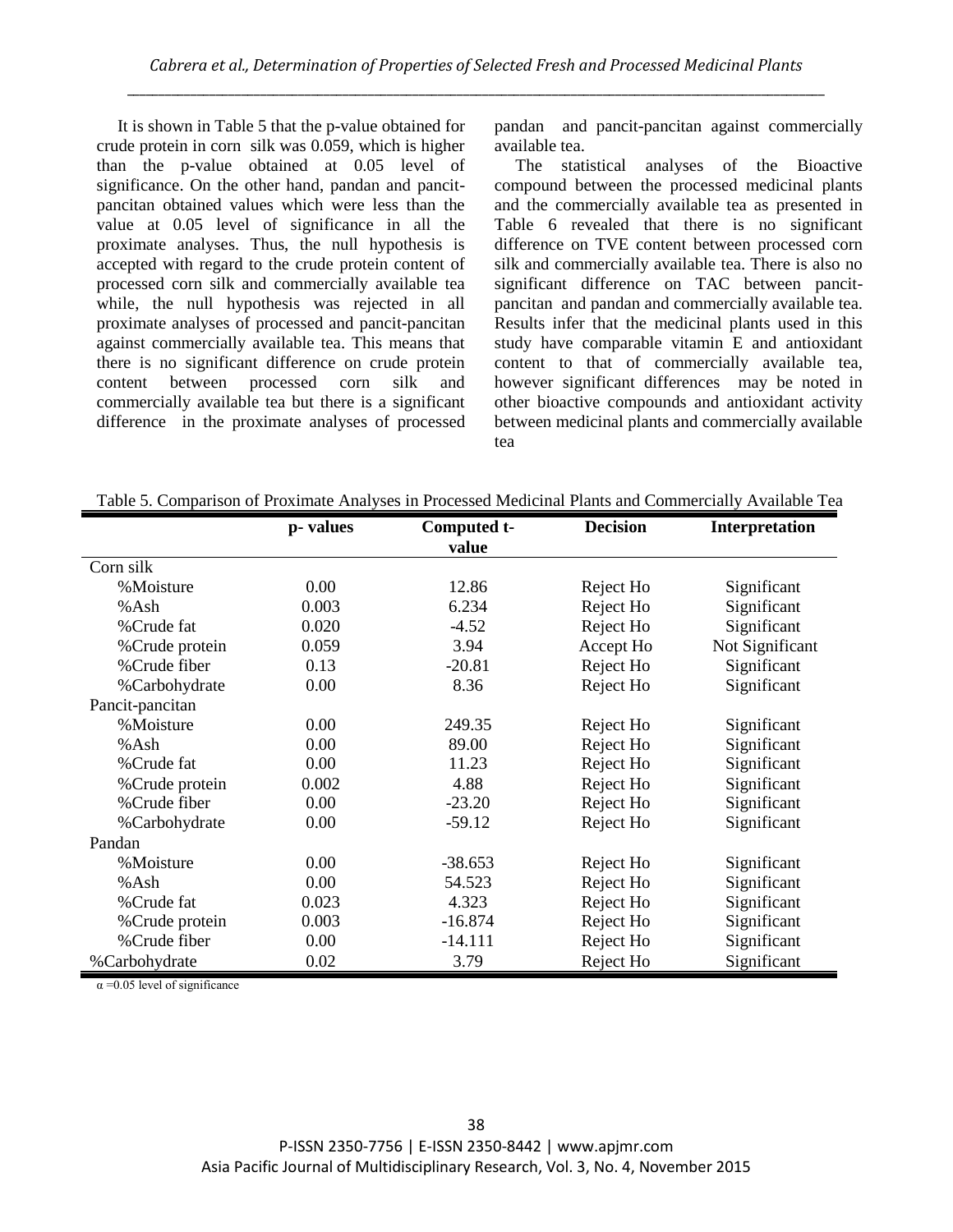|                             | p- values | Computed t-value | Decision  | Interpretation  |
|-----------------------------|-----------|------------------|-----------|-----------------|
| Corn silk                   |           |                  |           |                 |
| <b>Flavonoids</b>           | 0.00      | 45.06            | Reject Ho | Significant     |
| Phenolics                   | 0.00      | $-24.097$        | Reject Ho | Significant     |
| Anthocyanin                 | 0.00      | 19.10            | Reject Ho | Significant     |
| Vitamin E                   | 0.67      | 0.50             | Accept Ho | Not Significant |
| Antioxidant Activity        | 0.00      | 12.87            | Reject Ho | Significant     |
| Pancit-pancitan             |           |                  |           |                 |
| Flavonoids                  | 0.03      | $-3.49$          | Reject Ho | Significant     |
| <b>Phenolics</b>            | 0.00      | $-35.83$         | Reject Ho | Significant     |
| Anthocyanin                 | 0.19      | 1.56             | Accept Ho | Not Significant |
| Vitamin E                   | 0.01      | $-8.22$          | Reject Ho | Significant     |
| Antioxidant Activity        | 0.04      | 3.06             | Reject Ho | Significant     |
| Pandan                      |           |                  |           |                 |
| <b>Flavonoids</b>           | 0.00      | 2.995            | Reject Ho | Significant     |
| <b>Phenolics</b>            | 0.00      | $-39.820$        | Reject Ho | Significant     |
| Anthocyanin                 | 0.91      | $-0.870$         | Accept Ho | Not Significant |
| Vitamin E                   | 0.00      | 0.410            | Reject Ho | Significant     |
| <b>Antioxidant Activity</b> | 0.002     | 10.280           | Reject Ho | Significant     |

Table 6. Comparison of Bioactive compounds and Antioxidant Activity between Processed Medicinal Plants and Commercially Available Tea

*α =0.05 level of significance*

# **Toxicity level of processed medicinal plants as compared to the commercially available tea**

Table 7. Difference on Toxicity Level of Processed Medicinal Plants and Commercially Available Tea

|                 | p-values | <b>Computed t-value</b> | <b>Decision</b> | <b>Interpretation</b> |
|-----------------|----------|-------------------------|-----------------|-----------------------|
| Corn silk       |          |                         |                 |                       |
| 6 hours         | 1.00     | 1.00                    | Accept Ho       | Not Significant       |
| 12 hours        | 0.468    | $-0.802$                | Accept Ho       | Not Significant       |
| 24 hours        | 0.013    | $-4.243$                | Reject Ho       | Significant           |
| Pancit-pancitan |          |                         |                 |                       |
| 6 hours         | 0.374    | 1.00                    | Accept Ho       | Not Significant       |
| 12 hours        | 0.507    | 0.728                   | Accept Ho       | Not Significant       |
| 24 hours        | 0.013    | $-4.243$                | Reject Ho       | Significant           |
| Pandan          |          |                         |                 |                       |
| 6 hours         | 0.678    | 0.148                   | Accept Ho       | Not Significant       |
| 12 hours        | 0.643    | $-0.500$                | Accept Ho       | Not Significant       |
| 24 hours        | 0.013    | $-4.243$                | Reject Ho       | Significant           |

 $\alpha$  =0.05 level of significance

The results of Brine Shrimp Bio Assay (BSLA) on extract of three medicinal plants and commercially available tea (% mortality rate at different time) are shown in Table 7. The percentage mortality increased with an increase in exposure time to the three medicinal plants and tea extract.

After six (6) and twelve (12) hours, the p-values obtained in all medicinal plants were all greater than the value obtained at 0.05 level of significance, thus accepting the null hypothesis. But after 24 hours, all the p-values of processed medicinal plant became less than the value at 0.05 level of significance. This means that there is a significant difference in toxicity